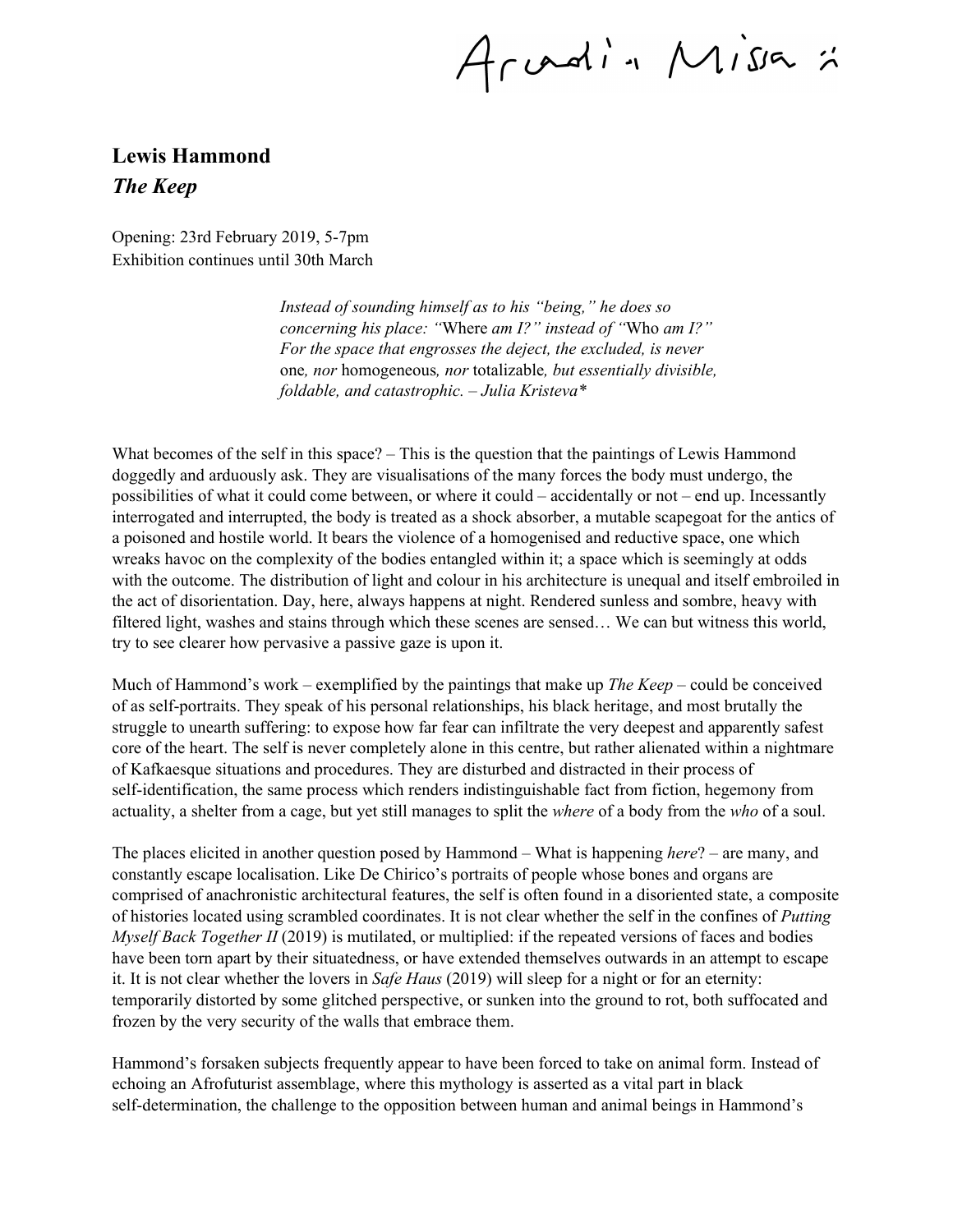Arvadin Missa :

work nearly always acts as a hindrance. It is as if a white colonial gaze has yet again intercepted a reclamation from its Enlightenment distinctions. In *Never Again / Pony Club* (2019), the self has lost their hands and feet to a set of hooves, made to stand on all fours. Their animal features are clearly an imposition, an additional zoomorphic blindfold, a straightjacket of unlearned limbs. All attempts to maintain the visualisation of empowerment are rendered null and void in a mirage of ruptured surfaces, quilts of skin held by neglected dioramas. In all of these representations, it matters which creatures – real or fictional – make up the body, as it matters where and by whom the images of this body are produced. In one ongoing series of small portraits, black men and boys are characterised as devils, bearing horns of the Beast or other distorted features. A title of one painting from this series, *Fear of the Other* (2018), leaves no doubt as to who controls the production of this identity.

Like an indefatigable shadow of this othering, the language of funerary ritual and a constant insistence on the awareness of mortality saturates Hammond's paintings. Ancient Egyptian sarcophagi are awakened by the bodies that they have buried, perhaps a comment on the act of representation itself: subjects are not captured by his paintings, they are *entombed* in them. Hawthorn branches have become an enduring motif of the deathly, a weed that instead of fracturing buildings' foundations acts to reinforce them, their rigid thorns further aiding the impenetrability of their walls. Here, the selves that Hammond depicts grapple not just with the prospect of their death, their aloneness in becoming a thing, but with their very living, the very life of a thing that has a soul.\*\* They surely must be dead, and yet they still continue to breathe. In *The Keep*, this contradiction is laid bare. We find them in the place they are most under threat, the safest place of all.

Josephine Baker

\* From "Approaching Abjection" in *Powers of Horror*, p. 8.

\*\* "[The human being] is alive; he has a soul; and yet – he is a thing. An extraordinary entity this – a thing that has a soul. And as for the soul, what an extraordinary house it finds itself in! Who can say what it costs it, moment by moment, to accommodate itself to this residence […] there is not a single element of its nature to which violence is not done." Simone Weil, *The* Iliad *or The Poem of Force* from *An Anthology*, p. 185.